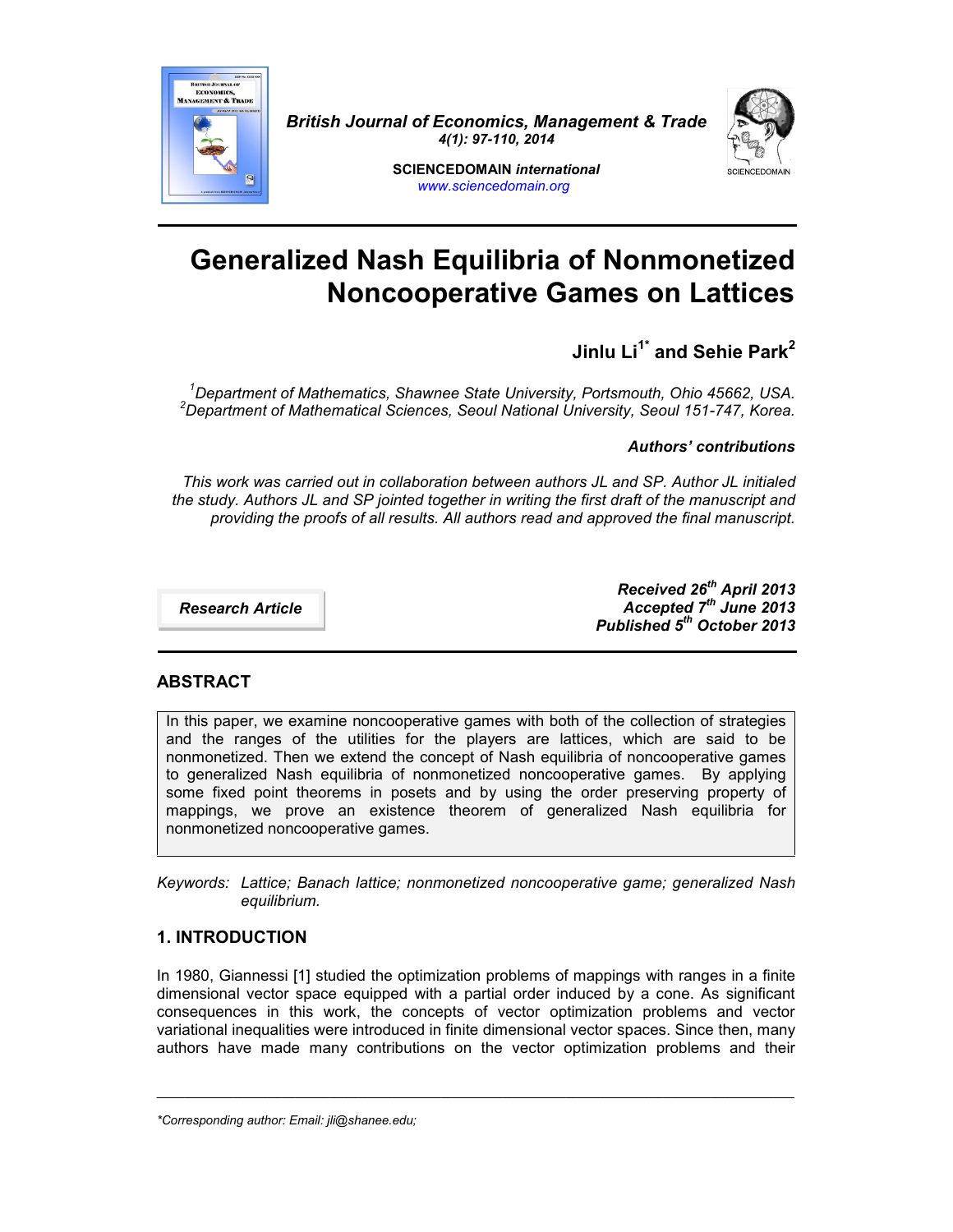applications. As a generalization, the vector optimization concepts have been extended to Banach spaces by Huang and Fang [2], in 2005.

For most games in game theory, all utilities of the players are real valued functions; that is, the range of the utilities is a subset of real numbers (For example, see [3-10]). We think that there are a lot of literatures in game theory and in its related fields where the utilities of the players are not real valued functions as in social choice theory, voting games, implementation theory, …, the outcomes of some games may not be monetized; that is, the utilities of the players may not be represented by real valued functions. So the Nash equilibrium problems of such games, as optimization problems, turn to be vector optimization problems. Based on this motivation, Carl and Heikkilä [11], and Li [12-13] examined some noncooperative games with strategies as subsets of Banach spaces and with the ranges of the utility functions in some Banach lattices. Such games are said to be nonmonetized noncooperative. Since every Banach lattice is a set of objects equipped with some metric topology and algebraic structure, so the proofs of the existence of the generalized Nash equilibria of nonmonetized noncooperative games in [9] are under the same idea in the traditional games theory and by applying similar fixed point theorems in topological vector spaces.

More generally in the set of all possible outcomes of a game, there may be neither a topological structure nor an algebraic structure. But there is a special partial order on it-a lattice order. This lattice order in the outcome space describes the players' preference levels about the outcomes. So, for some pairs of outcomes in such a game (It may not for every pair of outcomes), through this lattice order, the players can determine which one is more preferable than other one. Similarly to the set of outcomes, for every player, in the set of his or her strategies, there is neither a topological structure nor an algebraic structure. But there is a lattice order.

The above revealed characteristics of some games lead us, in this paper, to examine the extensions of the concepts of games and Nash equilibrium. In Section 3, we introduce the nonmonetized noncooperative games in which both of the strategy sets and the outcome space are lattices. We also define the generalized Nash equilibrium for such extended games. Since the lack of the topological structures on the sets of strategies and on the outcome space, for the considered games, we cannot apply the fixed point theorems and the traditional techniques for the proof of the existence of Nash equilibria as in the topological vector spaces. To overcome this difficulty, in Section 2, we recall some fixed point theorems on partially ordered sets (posets), which will be applied to prove the existence of generalized Nash equilibria of nonmonetized noncooperative games in Section 3.

## **2. PRELIMINARIES**

In this section, we recall some concepts and properties of posets and lattices. For the details, the readers are referred to [11], [14-15].

Let  $P = (P, \geq)$  be a poset; and let *A* be a subset of *P*. An element *u* of *P* is called an *upper* bound of the subset *A* if  $x \leq u$  for each  $x \in A$ . If  $u \in A$ , then *u* is called the *greatest element* of *A*, and denote  $u = maxA$ . A lower bound of A and the smallest element minA of Aare defined similarly, replacing *x*≼*u* above by *u*≼*x*. If the set of all upper bounds of *A* has the smallest element, we call it a *supremum* of *A* and denote it by sup*A* or *A*. An *infimum* of *A*, inf*A* = ∧*A*,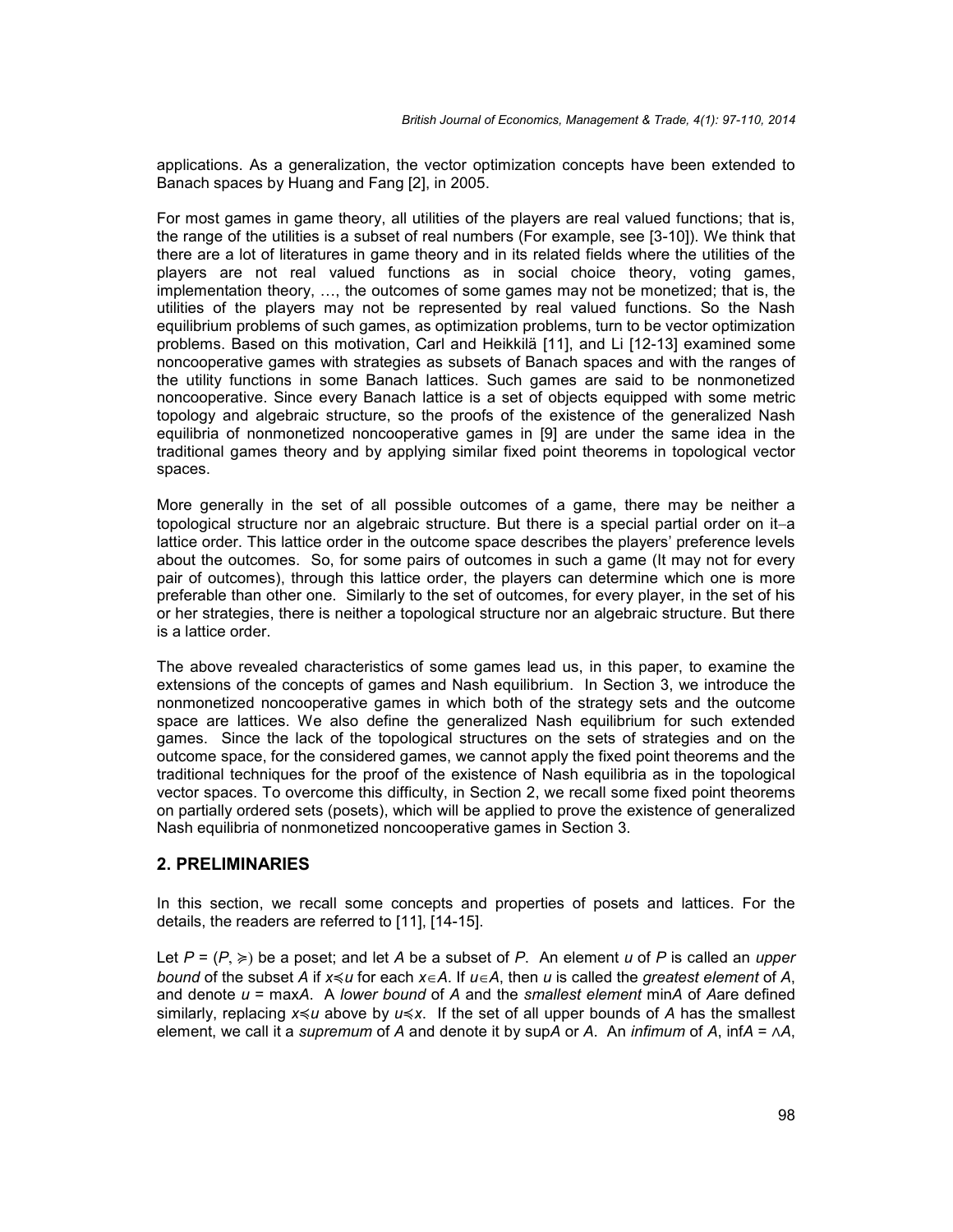is defined similarly. An element *y* is called a *maximal element* of *A* if  $y \in A$ , and if  $z \in A$ , and *y*≼*z* imply that *y* = *z*. Similarly, a *minimal element* of *A* can be defined.

A poset  $P = (P, \ge)$  is called a *lattice* if inf{*x*, *y*} and sup{*x*, *y*} exist for all *x*, *y*∈P. Denote inf{*x*, *y*} = *x*<sub>*N*</sub> y and sup{*x*, *y*}=*x*<sub>*y*</sub>. A subset *C* of a poset  $P = (P, \ge)$  is called a *chain* if all *x*, *yC*.

**Definition 2.1.***A* poset  $P = (P, \geq)$  *is said to be* 

- 1. strongly inductive whenever for every chain C in P, the supremum of C, denoted by supC or  $\vee$ C, exists in P;
- 2. strongly inversely inductive whenever for every chain C in P, the infimum of C, denoted by infC or  $\wedge$ C, exists in P;

As a consequence of Zorn's lemma, we have the following properties:

**Remark 2.2.** If a lattice  $P = (P, \geq)$  is strongly (inversely) inductive, then its greatest (smallest) element exists.

For any  $z, w \in P$ , we denote the order intervals below

$$
[z] = \{x \in P : x \geq z\}, (w] = \{x \in P : x \leq w\} \text{ and } [z, w] = [z] \cap (w] = \{x \in P : z \leq x \leq w\}.
$$

Given posets (X,  $\geq$ <sup>X</sup>) and (U,  $\geq$ <sup>U</sup>), we say that a mapping *F*: *X* $\rightarrow$  2<sup>U</sup>\{∅} is order-increasing *upward* if *x*≼ *X y* in *X* and *zF*(*x*) imply that [*z*)⋂*F*(*y*) is nonempty; that is, if *x*≼ *X y* in *X* and *zF*(*x*), then there is *wF*(*y*) such that *z*≼ *<sup>U</sup>w*. *F* is *order*-*increasing downward* if *x*≼ *X y* in *X* and  $w \in F(y)$  imply that  $(w \cap F(x))$  is nonempty. *F* is said to be *order-increasing* whenever *F* is both of order-increasing upward and downward.

As a special case, for single valued mappings, we have:

Given posets  $(X, \geq^X)$  and  $(U, \geq^U)$ , a single valued mapping *F*:  $X \rightarrow U$  is said to be order*increasing* whenever *x*≼<sup>∦</sup>y implies *F*(*x*) ≼<sup>*/'F*( $x$ ). An order-increasing mapping *F*: *X*→U is said</sup> to be *strictly order-increasing* whenever  $x$ <sup>*√*</sup> $y$  implies  $F(x)$  <sup>∠ $U$ </sup> $F(x)$ .

A nonempty subset *A* of a subset *Y* of a poset*P* = (*P*, ≽) is said to be *order compact upward* in *Y* if for every chain *C* of *Y* that has a supremum in *P* the intersection  $\bigcap \{y\} \cap A: y \in C\}$  is nonempty whenever [*y*)⋂*A* is nonempty for every *yC*. If for every chain *C* of *Y* that has the infimum in *P* the intersection of all the sets ( $y$ ] $\cap$ *A*,  $y \in C$  is nonempty whenever ( $y$ ] $\cap$ *A*, is nonempty for every *yC*, we say that *A* is *order compact downward* in *Y*. If both of these properties hold, we say that *A* is *order compactin Y*.

Let *A* be a subset of a poset*P* =  $(P, \ge)$ . An element  $c \in P$  is called a *sup-center* of *A* in *P* if sup{*c*, *x*} exists in *P* for each *x* = *A*. If inf{*c*, *x*} exists in *P* for each *x* = *A*, then *c* is calle center of A in P. If c has both of these properties it is called an order center of A in P.

Let *A* be a nonempty subset of a poset $P = (P, \geq)$ . The set ocl(*A*) of all possible supremums and infimums of chains of *A* is called the *order closure of A*. If *A* = ocl(*A*), then A is *order closed*.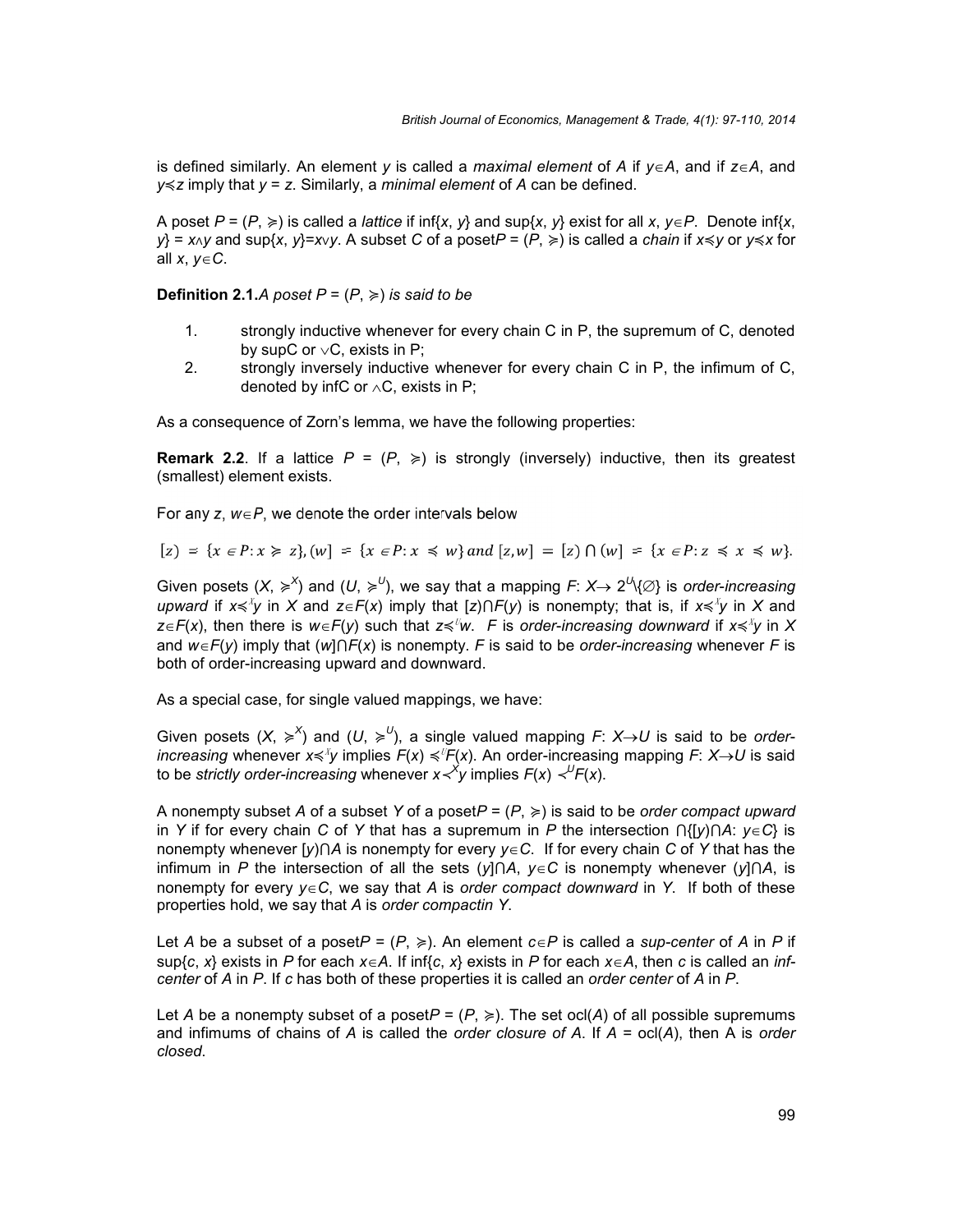Now we recall a fixed point theorem on posets from [11]. It will be used in the proof of the existence of generalized Nash equilibria of nonmonetized noncooperative games in Section 3.

**Theorem 2.12 [11].** Let  $P = (P, \geq)$  be a poset. Assume that a set valued mappingF:  $P \rightarrow$ 2 *P* \{} *isorder*-*increasing*, *and that its values are order compact inF*(*P*). *If chains ofF*(*P*) *have supremums and infimums*, *and if* ocl(*F*(*P*)) *has a sup-center or an inf-center inP*, *then F has minimal and maximal fixed points*.

## **3. NONMONETIZED NONCOOPERATIVE GAMES ON LATTICES**

In this section, we examine the extensions of noncooperative games and the concept of Nash equilibria to nonmonetized noncooperative games and generalized Nash equilibria. The main theorem in this section is, by using a fixed point theorem in posets given by Carland Heikkilä [5], to prove the existence of generalized Nash equilibria of nonmonetized noncooperative games.

**Definition 3.1.***Let n be a positive integer greater than* 1. *An n-person nonmonetized and noncooperative game is consisting of the following elements*:

- 1. *the set of n players, which is denoted byN* =  $\{1, 2, \ldots, n\}$ ;
- 2. *For player i, hisstrategy set*  $(S_i \geq i)$  *is a lattice,for i*= 1, 2,…,*n*. We write  $S = S_1 \times S_2 \times ...$ x*Sn*.
- 3. the outcome space  $(U;\succcurlyeq ^{U})$  that is a lattice;
- 4. *the set of n utilities functions (payoffs)*  $\{P_1, P_2, ..., P_n\}$ , where  $P_i$  *is the utility function for player i that is a mapping fromS*<sub>1</sub>x*S*<sub>2</sub>,…, x*S*<sub>n</sub> $t$ o the lattice (U;  $\geqslant^{\cup}$ ), fori= 1, 2,…, n. *We denoteP* =  $\{P_1, P_2, \ldots, P_n\}$ .

*This game is denoted by*  $\Gamma = (N, S, P, U)$ .

In a *n*-person nonmonetized noncooperative game  $\Gamma = (N, S, P, U)$ , when all the *n* players 1, 2, …, *n* simultaneously and independently choose their own strategies  $x_1, x_2, ..., x_n$ respectively, where  $x_i \in S_i$ , for  $i = 1, 2, 3,..., n$ , then player *i*will receive his or her utility (payoff)  $P_i(x_1, x_2, ..., x_n) \in U$ . For the convenience, for any  $x = (x_1, x_2, ..., x_n) \in S$ , and for every given *i*= 1, 2,…, *n*, as usual, we denote

 $x_{-i} = (x_1, x_2, \ldots, x_{i-1}, x_{i+1}, \ldots, x_n)$  and  $S_{-i} = S_1 \times S_2 \times \ldots \times S_{i-1} \times S_{i+1} \times \ldots \times S_n$ .

Then  $x_{i} \in S_{i}$  and x can be simply written as  $x = (x_{i}, x_{i})$ . Moreover, we denote

*P*<sub>*i*</sub>(*S*<sub>*i*</sub>, *x*<sub>*i*</sub>) = {*P*<sub>*i*</sub>(*t*<sub>*i*</sub>, *x*<sub>*i*</sub>): *t*<sub>*i*</sub> $\in$  *S*<sub>*i*</sub>}.

Now we extend the concept of Nash equilibria of noncooperative games to generalized Nash equilibria of nonmonetized noncooperative games.

**Definition 3.2.** In an n-person nonmonetized noncooperative game $\Gamma = (N, S, P, U)$ , a  $s$ election of strategies  $(\,\overline{x}_1\,,\overline{x}_2\,,\ldots,\overline{x}_n\,) \in S_1S_2\ldots \, S_n$ is called a generalized Nash equilibrium of *the game*, *if the following order inequality holds*

$$
P_{i}(X_{i}, \overline{X}_{-i}) \preccurlyeq^{U} P_{i}(X, \overline{X}_{i}, \overline{X}_{-i}),
$$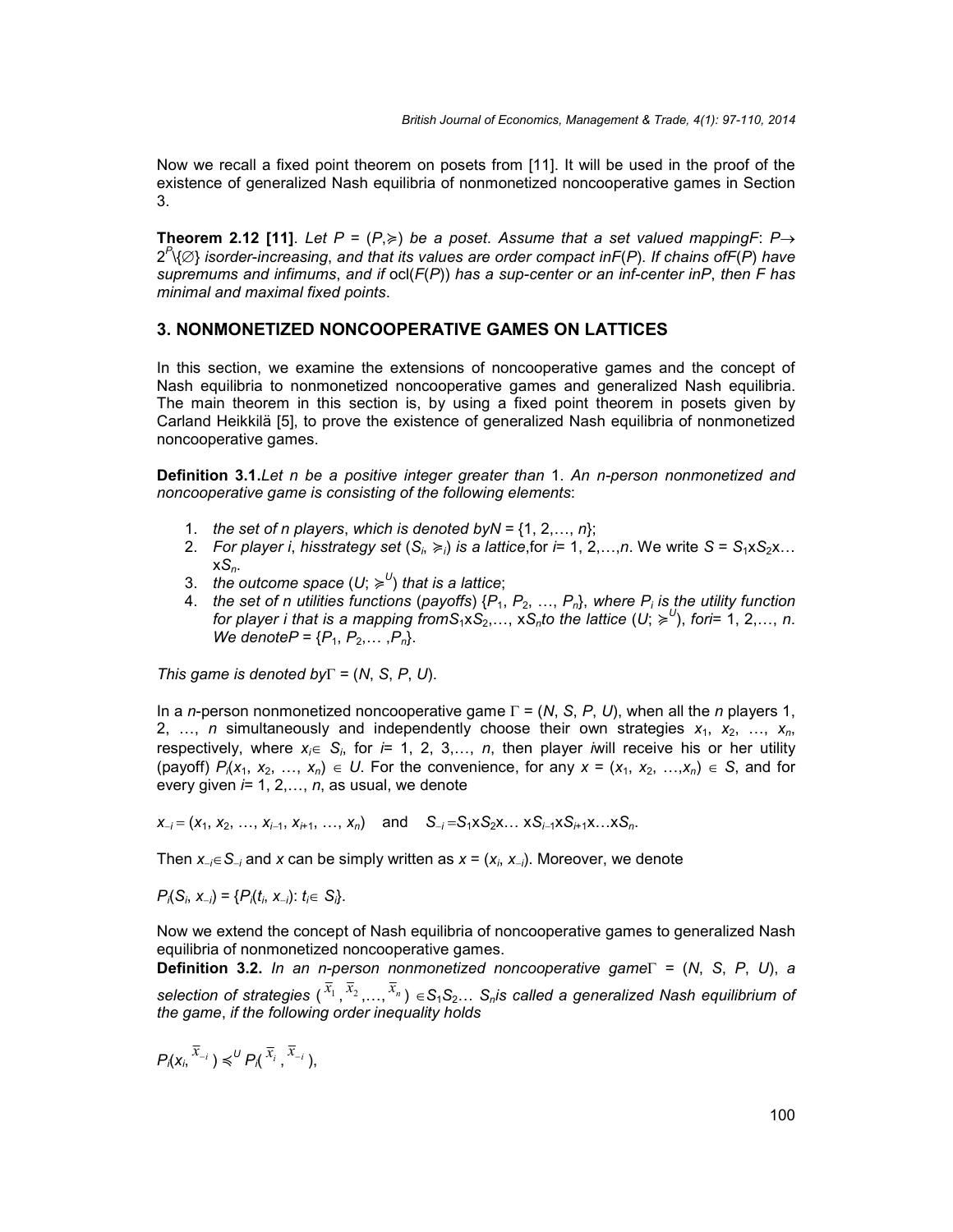*for allx<sub>i</sub>* $\in$  *S<sub>i</sub> and for everyi* =1, 2, …, *n*.

**Lemma 3.3.***Let*  $(S_i \geq i)$  *be a lattice, for everyi*= 1, 2, …,*n*. *LetS* =  $S_1S_2...$  *S<sub>n</sub>be the Cartesian product space of S*1, *S*2,…, *Snand let*≽ *<sup>S</sup>be the coordinate partial order on S induced by the lattice orders* $\geq$ *i*; *that is, for anyx,*  $y \in$  *Swithx* = ( $x_1, x_2, ..., x_n$ ) *andy* = ( $y_1, y_2, ..., x_n$ ),

*x*≽ *<sup>S</sup>yif and only ifxi*≽*iyi*, *for alli*= 1, 2, …,*n*.

*Then*  $(S, \geqslant^S)$  *is a lattice. Furthermore, if every*  $(S_i, \geqslant_i)$  *is Dedekind complete, then*  $(S, \geqslant^S)$  *is also Dedekind complete*.

**Proof**. The proof is straightforward and is omitted here.

The following theorem is the main result of this paper. It provides some conditions for the existence of generalized Nash equilibria of nonmonetizednoncooperative games.

**Theorem 3.4.***Let*  $\Gamma = (N, S, P, U)$  *be an n-person nonmonetizednoncooperative game. If,for* every player i =1, 2,..., n, his or her strategy set  $(S_i, \geq i)$  is a strongly inversely inductive lattice and his or her utility function  $P_i$  satisfies the following conditions:

- 1.  $P_i: S \rightarrow U$  is (single valued) order increasing with respect to the product order  $\geqslant^S$ ;
- 2. for any fixed  $x_i \in S_{-i}$ ,  $P_i(S_i, x_i)$  is an order bounded and Dedekind complete subset of  $(U, \geqslant^U)$ ;
- 3. for any fixed  $x_{-i} \in S_{-i}$ , and for any  $u \in P_i(S_i, x_{-i})$ , the inverse image $\{z_i \in S_i: P_i(z_i, x_{-i}) =$  $u$ } is an order bounded and Dedekind complete subset of  $S_i$ ;
- 4. if (w<sub>i</sub>, x<sub>⊣</sub>) ≼<sup>S</sup> (w<sub>i</sub>, y<sub>⊣</sub>), then, for any u∈ P<sub>i</sub>(S<sub>i</sub>, x<sub>⊣</sub>)∩(P<sub>i</sub>(w<sub>i</sub>, y<sub>⊣</sub>)], there is z<sub>i</sub>∈ S<sub>i</sub> such that  $z_i \preccurlyeq_i w_i$  and  $P_i(z_i, x_{-i}) = u$ .

Then this nonmonetizednoncooperative game  $\Gamma$  has a generalized Nash equilibrium. Furthermore,  $\Gamma$  has minimal and maximal (with respect to the product lattice order  $\geqslant^{\mathcal{S}}$ ) generalized Nash equilibria.

**Proof**. Since  $(S_i, \geq i)$  is a lattice, for *i*= 1, 2, …,*n*, then, from Lemma 3.3,  $(S, \geq^S)$  is also a lattice. For every fixed *i* =1, 2, …,*n*, define a mapping  $\mathcal{T}_i$ : S $\rightarrow$ 2<sup>Si</sup> \{∅} as follows

$$
T_i(x) = \{z_i \in S_i: P_i(z_i, x_{-i}) = \bigcup_{i_1 \in S_i}^{i_2} P_i(t_i, x_{-i})\}, \text{ for all } x = (x_1, x_2, ..., x_n) \in S.
$$
 (1)

Here  ${}^{t_i \in S_i} P_i(t_i, x_{-i}) = \vee P_i(S_i, x_{-i})$ *Pi*(*ti*, *xi*) = ∨*Pi*(*Si*, *xi*). From Condition 2 of this theorem, *Pi*(*Si*, *xi*) is an order  $\vee$ 

bounded and Dedekind complete subset of *U* with fixed  $x_{-i} \in S_{-i}$ . Then  $f_i \in S_i$   $P_i(t_i, x_{-i})$  exists *Pi*(*ti*, *xi*) exists and is in  $P_i(S_i, x_i)$ . More precisely, it is the greatest element of the range  $P_i(S_i, x_i)$ ; that is,

$$
\bigvee_{t_i \in S_i} P_i(t_i, x_{-i}) = \text{Max } P_i(S_i, x_{-i}).
$$

So from (1),  $T_i(x) \subseteq S_i$ , which is the inverse image of the value  ${}^{t_i \in S_i}P_i(t_i, x_{-i})$ . Then from  $\vee$ condition 3 in the hypothesis, for every fixed  $x = (x_1, x_2, ..., x_n) \in S$  and for every  $i = 1, 2, ..., n$ , we have: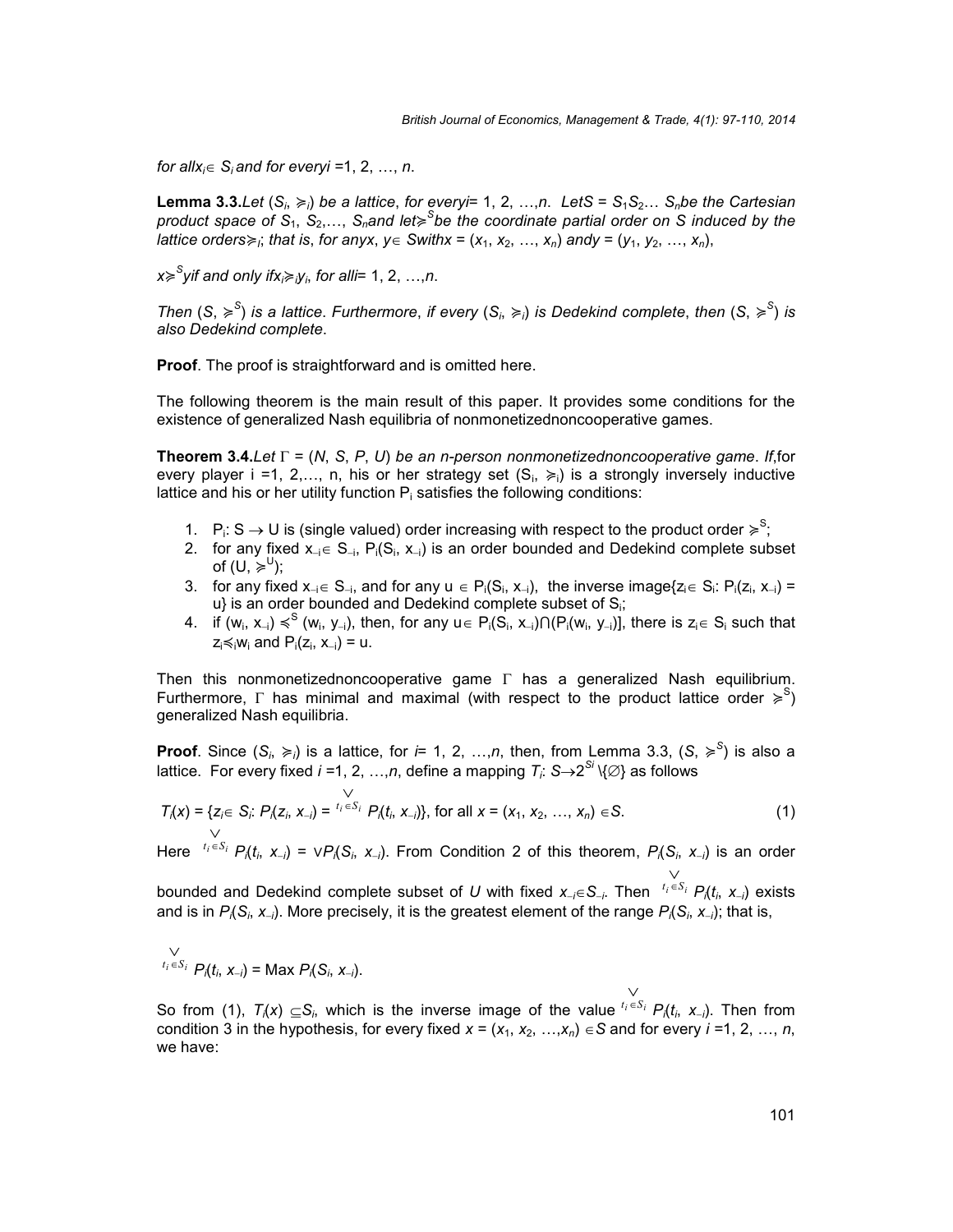*Ti*(*x*) is a nonempty order bounded and Dedekind complete subset of *Si*. (2)

Define the product mapping  $T: S{\rightarrow}2^S\backslash\{\varnothing\}$  by

$$
T(x) = T_1(x)T_2(x) \ldots T_n(x)
$$
, for all  $x \in S$ .

From (2) we obtain that  $T(x) \neq \emptyset$ , for every  $x \in S$ . Then we show that  $T: S \rightarrow S$  is an order increasing set-valued mapping, with respect to the product lattice order ≽ *S* . To this end, we need to show that  $T: S \rightarrow S$  is both of order increasing upward and order increasing downward with respect to≽ *S* .

At first, we prove the order increasing upward property. For any given *x*, *y*∈ S,with *x*≼<sup>S</sup>*y*, and for any given  $z \in T(x)$ , we need to show that there is  $w \in T(y)$  such that  $z {\preccurlyeq}^{\mathcal{S}} w.$  We write  $z =$  $(z_1, z_2, ..., z_n)$ . From the definition of the product order  $\leqslant^S$ , the condition  $x \leqslant^S y$  implies  $x_i \leqslant_i y_i$ for all  $i= 1, 2, ..., n$ . Then the definition of the product mapping T and the hypothesis  $z \in T(x)$ imply  $z_i \in T_i(x)$ , for every *i*= 1, 2, …, *n*; that is,

$$
P_{j}(z_{i}, x_{-i}) = \sum_{i_{i} \in S_{i}}^{V} P_{j}(t_{i}, x_{-i}), \text{ for every } i = 1, 2, ..., n.
$$

For any fixed  $t_i \in S_i$ , the condition  $x \preccurlyeq^S y$  clearly implies  $(t_i, x_{-i}) \preccurlyeq^S (t_i, y_{-i})$ . Then from Condition 1 of the hypothesis, we obtain

$$
P_i(t_i, x_{-i}) \leqslant^U P_i(t_i, y_{-i}), \text{ for every } t_i \in S_i.
$$

It implies

$$
\bigvee_{t_i \in S_i} \bigvee_{P_i(t_i, \ X_{-i}) \preccurlyeq^U} \bigvee_{t_i \in S_i} \bigvee_{P_i(t_i, \ Y_{-i})} \bigvee_{f_i \in S_i} \bigvee_{f_i \in S_i} \bigvee_{f_i \in S_i} \bigvee_{f_i \in S_i} \bigvee_{f_i \in S_i} \bigvee_{f_i \in S_i} \bigvee_{f_i \in S_i} \bigvee_{f_i \in S_i} \bigvee_{f_i \in S_i} \bigvee_{f_i \in S_i} \bigvee_{f_i \in S_i} \bigvee_{f_i \in S_i} \bigvee_{f_i \in S_i} \bigvee_{f_i \in S_i} \bigvee_{f_i \in S_i} \bigvee_{f_i \in S_i} \bigvee_{f_i \in S_i} \bigvee_{f_i \in S_i} \bigvee_{f_i \in S_i} \bigvee_{f_i \in S_i} \bigvee_{f_i \in S_i} \bigvee_{f_i \in S_i} \bigvee_{f_i \in S_i} \bigvee_{f_i \in S_i} \bigvee_{f_i \in S_i} \bigvee_{f_i \in S_i} \bigvee_{f_i \in S_i} \bigvee_{f_i \in S_i} \bigvee_{f_i \in S_i} \bigvee_{f_i \in S_i} \bigvee_{f_i \in S_i} \bigvee_{f_i \in S_i} \bigvee_{f_i \in S_i} \bigvee_{f_i \in S_i} \bigvee_{f_i \in S_i} \bigvee_{f_i \in S_i} \bigvee_{f_i \in S_i} \bigvee_{f_i \in S_i} \bigvee_{f_i \in S_i} \bigvee_{f_i \in S_i} \bigvee_{f_i \in S_i} \bigvee_{f_i \in S_i} \bigvee_{f_i \in S_i} \bigvee_{f_i \in S_i} \bigvee_{f_i \in S_i} \bigvee_{f_i \in S_i} \bigvee_{f_i \in S_i} \bigvee_{f_i \in S_i} \bigvee_{f_i \in S_i} \bigvee_{f_i \in S_i} \bigvee_{f_i \in S_i} \bigvee_{f_i \in S_i} \bigvee_{f_i \in S_i} \bigvee_{f_i \in S_i} \bigvee_{f_i \in S_i} \bigvee_{f_i \in S_i} \bigvee_{f_i \in S_i} \bigvee_{f_i \in S
$$

From Condition 2 of the hypothesis again, the range *Pi*(*Si*, *yi*) is an order bounded and Dedekind complete subset of U. Then there is  $a_i \in S_i$ , such that

$$
P_{i}(a_i, y_{-i}) = \bigvee_{i_i \in S_i} P_{i}(t_i, y_{-i});
$$

that is,  $a_i \in T_i(y)$ , for *i* =1, 2, …, *n*. Since  $z_i \in S_i$ , the above equality assures that

$$
P_i(z_i, y_{-i}) \leqslant^U P_i(a_i, y_{-i}).
$$

Since  $(S_i, \geq i)$  is a lattice,  $z_i \vee a_i$  exists in  $S_i$ . Let  $w_i = z_i \vee a_i \in S_i$ . Then *w*<sub>i</sub>satisfies

$$
w_i \geq z_i \quad \text{and} \quad w_i \geq a_i \text{ for } i = 1, 2, 3, \ldots, n. \tag{3}
$$

The second order inequality above implies  $(w_i, y_{-i}) \geqslant^S (a_i, y_{-i})$ . Since  $a_i \in T_i(y)$ , the orderincreasing property of  $P_i$ :  $S \rightarrow U$  implies

$$
P_{i}(w_{i}, y_{-i}) \geqslant^{U} P_{i}(a_{i}, y_{-i}) = \bigcup_{i_{i} \in S_{i}}^{V} (t_{i}, y_{-i}).
$$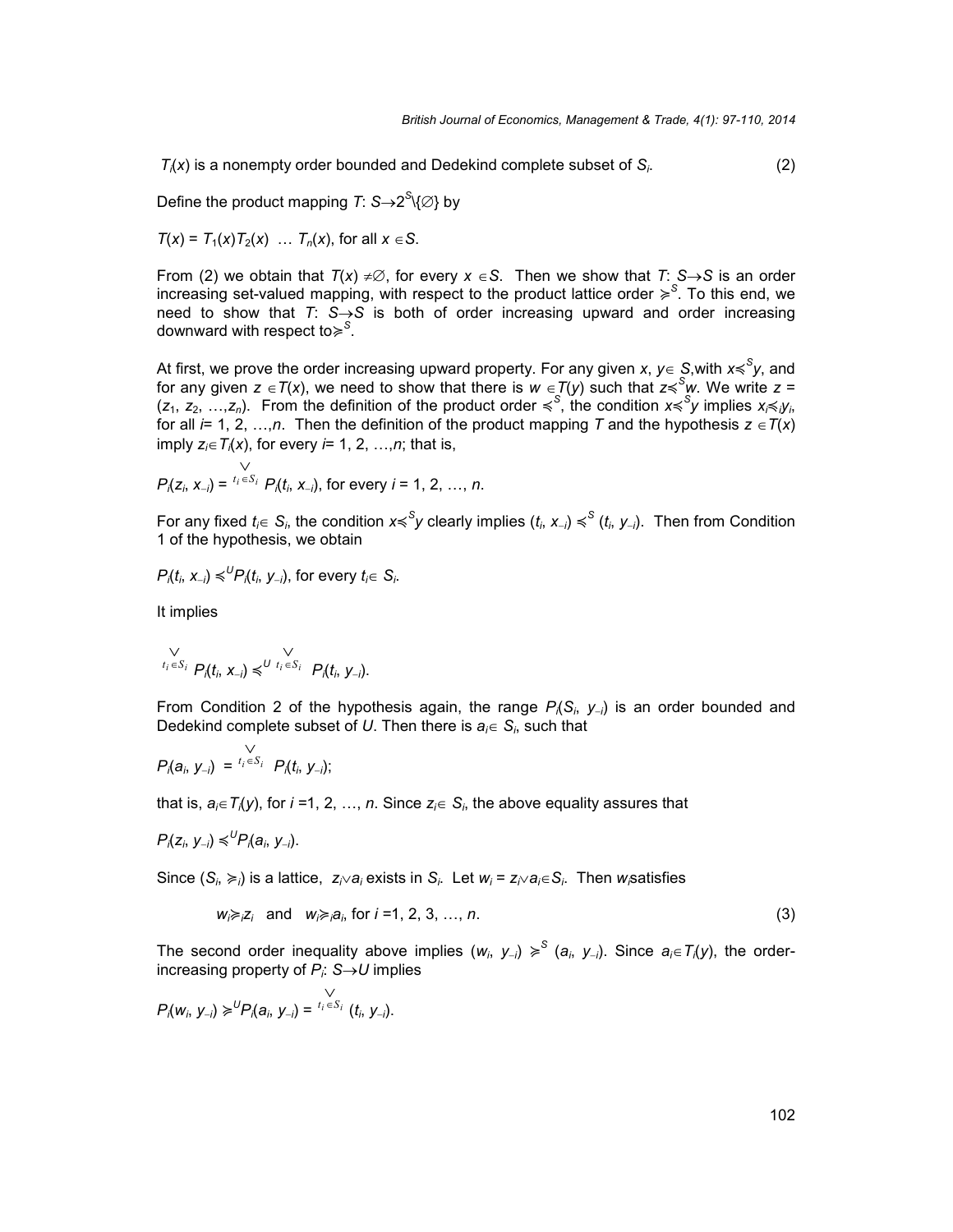Since  $w_i = z_i \vee a_i \in S_i$ , then from the above order inequality, we have  $P_i(w_i, y_{-i}) = {}^{t_i \in S_i} (t_i, y_{-i})$ ,  $\vee$ which is,

$$
w_i \in T_i(y), \text{ for } i = 1, 2, ..., n. \tag{4}
$$

Let  $w = (w_1, w_2, ..., w_n)$ . By combining (3) and (4), we obtain  $z \le w$  and  $w \in T(y)$ . It proves that *T* is an order increasing upward mapping on *S*.

Now we prove the order increasing downward property. For any given *x*, *y*∈ S,with *x*≼<sup>S</sup>*y*, and for any  $w \in T(y)$ , we need to show that there is  $z \in T(x)$  such that  $z {\leq}^{\mathcal{S}} w$ . We write  $w =$  $(w_1, w_2, ..., w_n)$ . The hypothesis  $w \in T(y)$  implies  $w_i \in T(y)$ , for every *i*= 1, 2, …, *n*; that is,  $\vee$ 

 $P_i(w_i, y_{-i}) = \binom{t_i \in S_i}{t_i, y_{-i}}$ . Similarly to *i*  $(t_i, y_{-i})$ . Similarly to the proof of the first part, for any fixed  $t_i \in S_i$ , we have  $(t_i,$ *xi*) ≼ *S* (*ti*, *yi*). It implies

$$
\bigvee_{t_i \in S_i} P_i(t_i, x_{-i}) \leq U t_i \in S_i P_i(t_i, y_{-i}) = P_i(w_i, y_{-i}).
$$
\n(5)

Notice that

$$
\bigvee_{t_i \in S_i} P_i(t_i, x_{-i}) \in P_i(S_i, x_{-i}).
$$
\n(6)

Then by combining (5) and (6), we obtain

$$
\bigvee_{t_i \in S_i} P_i(t_i, x_{-i}) \in P_i(S_i, x_{-i}) \cap (P_i(w_i, y_{-i})]. \tag{7}
$$

Since  $(w_i, x_{-i}) \leqslant^S (w_i, y_{-i})$ , from (7) and Condition 4 in the hypothesis, there is  $z_i \in S_i$  such that  $z_i \le iw_i$  and  $P_i(z_i, x_{-i}) = \frac{t_i \in S_i}{e_i} P_i(t_i, x_{-i}).$  $\vee$ 

That is,

$$
z_i \preccurlyeq_i w_i
$$
 and  $z_i \in T_i(x)$ , for  $i = 1, 2, ..., n$ .

Let  $z = (z_1, z_2, ..., z_n)$ . Then, from the above order inequalities, we get  $z \leqslant^S w$  and  $z \in T(x)$ . It proves that *T* is an order increasing downward mapping on *S*. And hence *T* is an order increasing mapping on *S*.

Next we show that  $T: S \rightarrow S$  has order compact values in  $T(S)$ . More precisely, we have to show that, for every  $x \in S$ ,  $T(x)$  is both of order compact upward and order compact downward in *T*(*S*). At first we show the order compact upward property of the values of *T*. Take any chain *C* in *T*(*S*) (that has a supremum in *S*), which satisfies that

 $[y] \cap T(x) \neq \emptyset$ , for every  $y \in C$ .

Denotey =  $(y_1, y_2, ..., y_n)$ . Then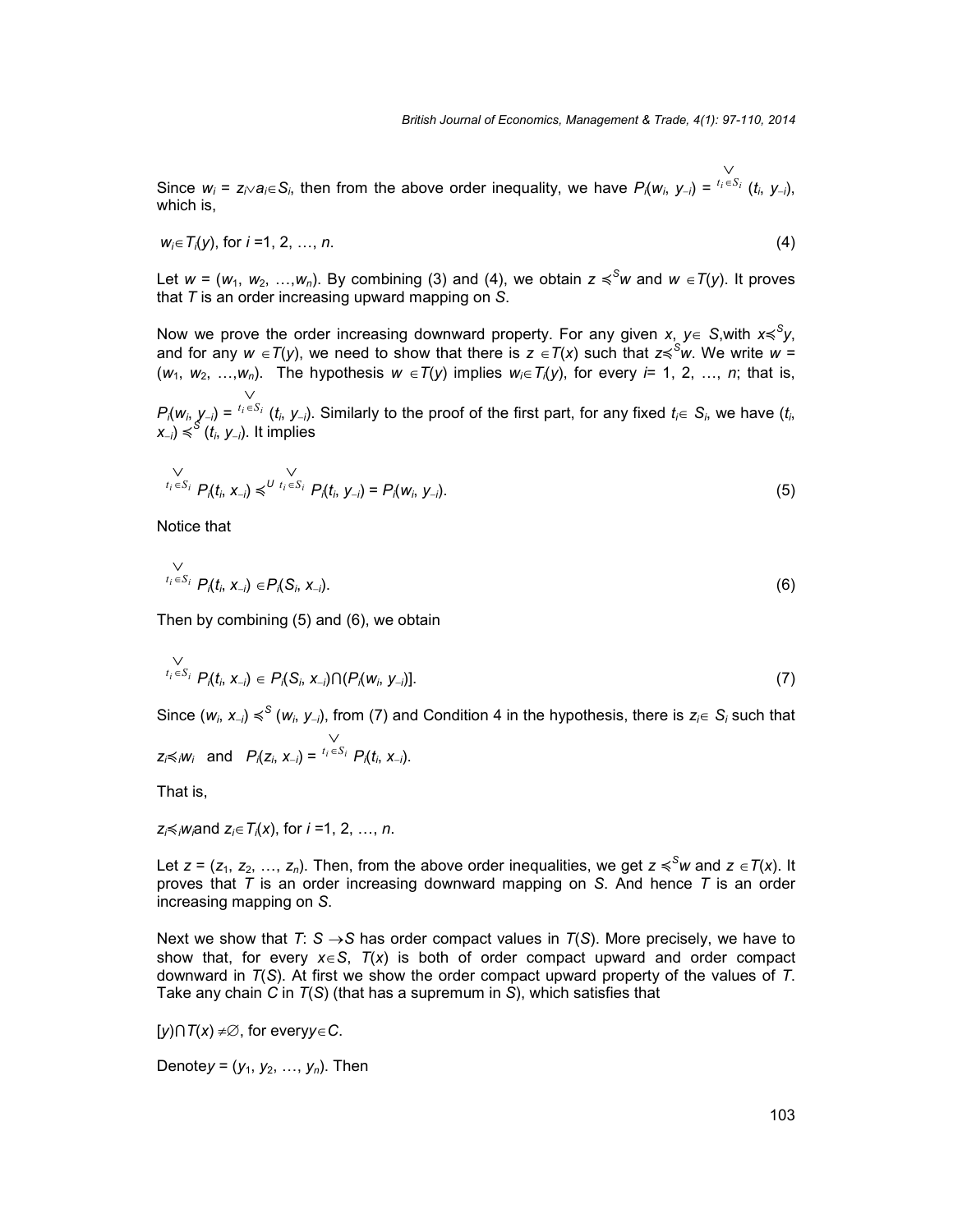$$
[y] \cap T(x) = ([y1) \cap T1(x), [y2) \cap T2(x), ..., [yn) \cap Tn(x)).
$$
\n(8)

Since *C* is a chain in *T*(*S*) (Which has a supremum in *S*), then {*yi*: *yC*} is a chain in *Ti*(*S*) (and it also has a supremum in *S<sub>i</sub>*). The hypothesis  $[y] \cap T(x) \neq \emptyset$  and (8) imply

$$
[y_i] \cap T_i(x) \neq \emptyset, \text{ for every } i = 1, 2, ..., n \text{ and for every } y \in C.
$$
 (9)

Inequality (9) implies that, for every fixed  $i = 1, 2, ..., n$  and for every fixed  $y \in C$ , there is  $\mu(y_i)$  $\in S_i$  satisfying

$$
\mu(y_i) \in T_i(x) \subseteq S_i \quad \text{and} \quad y_i \preccurlyeq_i \mu(y_i).
$$
\n
$$
(10)
$$

(Where  $\mu$ , defined on *CN*, is a function of two variables y and *i* satisfying  $\mu$ : $\{\gamma\}\mathcal{N}\rightarrow S$ , for every fixed  $y \in C$  and  $\mu$ :  $C\{i\} \rightarrow S_i$ , for every fixed  $i \in N$ ). So for every fixed *i*, when *y* varies in the chain *C*, from (10), we obtain a subset  $\{\mu(y_i): y \in C\} \subseteq T_i(x) \subseteq S_i$ , which is a chain in  $T_i(x)$ . Since  $T_i(x)$ is an order bounded Dedekind complete subset in  $S_i$ , so  $\{\mu(y_i): y \in C\}$  is also order bounded in *T*<sub>*i*</sub>(*x*), and hence  $\vee$ {*µ*(*y<sub>i</sub>*): *y*∈*C*} exists in *T<sub><i>i*</sub>(*x*). It is denoted by

$$
q_i = \sqrt{\mu(y_i)} \colon y \in C \} \in T_i(x) \subseteq S_i \text{ for every given } i = 1, 2, ..., n. \tag{11}
$$

(Note:  $q_i$  only depends on *i*, and it does not depend on *y* in *C*). By combining (10) and (11), for every fixed *i =*1, 2, …,*n*, we have

*y*<sup>*i*</sup> $\leq$ *ig*<sub>*i*</sub></sub> and *q*<sup>*i*</sup> $\in$ *T*<sub>*i*</sub> $(X)$ , for all *y* $\in$ *C*.

It implies

$$
q_i \in \bigcap \{ [y_i] \cap T_i(x) : y \in C \}, \text{ for every fixed } i = 1, 2, ..., n. \tag{12}
$$

Let  $q = (q_1, q_2, ..., q_n)$ . From (8) and (12), we obtain  $q \in \bigcap \{ [y] \cap T(x) : y \in C \}$ . That is,

 $\bigcap \{ [y] \cap T(x) : y \in C \} \neq \emptyset$ .

Hence, *T*(*x*) is order compact upward in *T*(*S*). Very similarly to the above proof, we can show that, for every  $x \in S$ ,  $T(x)$  is order compact downward in  $T(S)$ . Hence  $T(x)$  is order compact in *T*(*S*).

Then we show that every chain of *T*(*S*) has supremum and (or) infimum. Suppose that

$$
C = \{z^{\lambda} = (z_1^{\lambda}, z_2^{\lambda}, ..., z_n^{\lambda}) : \lambda \in \Lambda\}_{\subseteq T(S)}
$$

is a chain in  $T(S)$  with index set  $\Lambda$ . Take a fixed  $\gamma{\in}\Lambda$ ; that is, a fixed  $\mathsf{z}^\gamma{\in}\mathsf{C}.$  Then  $\mathsf{z}^\gamma{\in}\mathsf{T}(S)$  and hencethere is  $x^{\gamma}$ ∈S such that  $z^{\gamma}$ ∈T(x<sup>y</sup>). Denote  $x^{\gamma}$  =  $(x_1^{\gamma},x_2^{\gamma},...,x_n^{\gamma})$ . From the definition of *T*, we have

$$
z_i^{\gamma} \in T_i(x^{\gamma}), \text{ for } i = 1, 2, ..., n.
$$

That is,

 $\overline{\mathscr{U}}$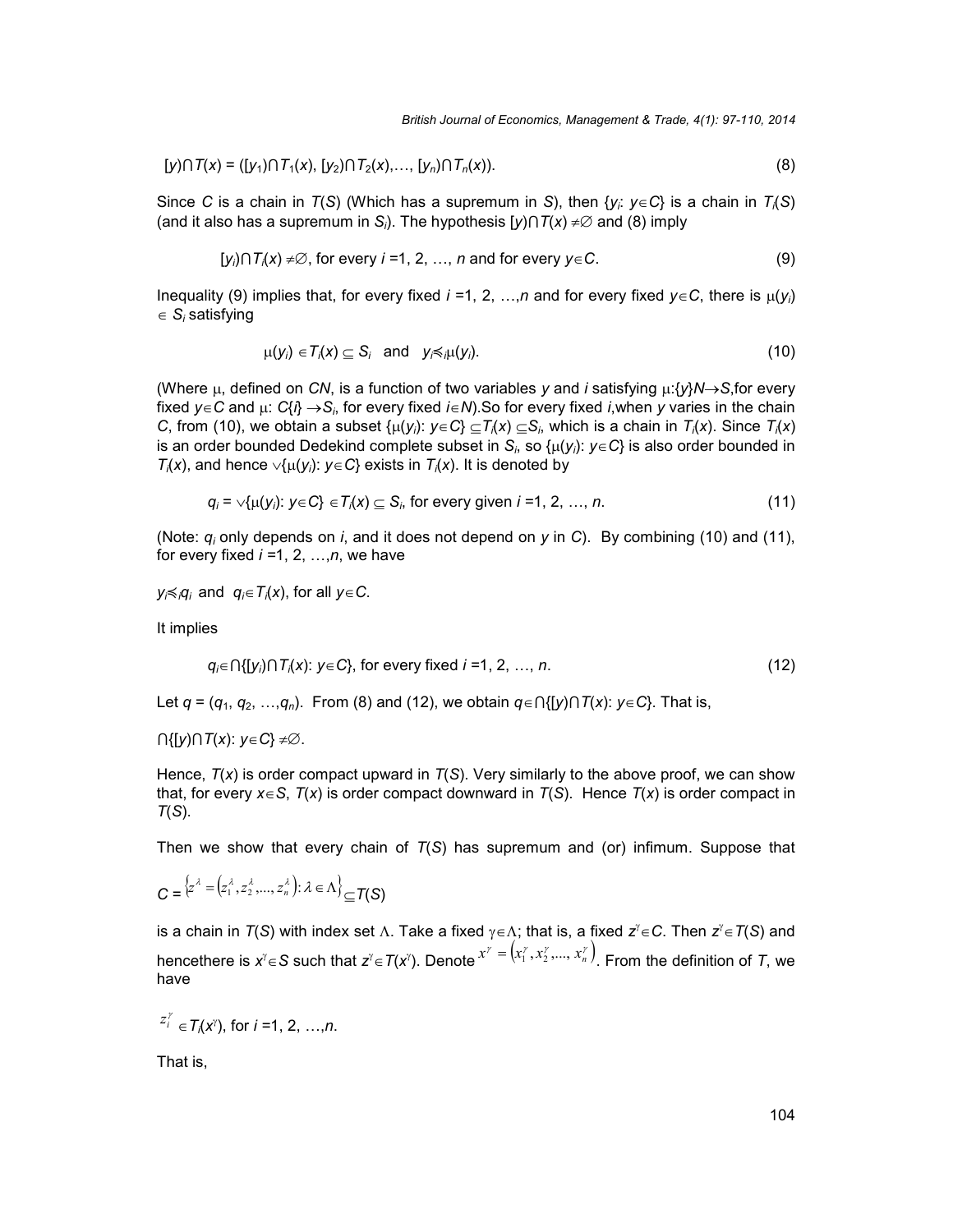$$
P_{\lambda}(z_i^{\gamma}, x_{-i}^{\gamma}) = t_i \in S_i \quad P_{\lambda}(t_i, x_{-i}^{\gamma}).
$$
\n(13)

For any  $z^{\lambda} \in C$  with  $z^{\lambda} \geqslant^S z^{\gamma}$ , the order inequality  $z^{\lambda} _i \geqslant_i z^{\gamma} _i$  holds, that implies  $(z^{\lambda} _i,x^{\nu} _{-i}) \geqslant^S (z^{\gamma} _i,x^{\nu} _{-i})$ ), for *i =*1, 2, …,*n*. From the order increasing property of *Pi*, we have

$$
P_{\Lambda}^{z_i^{\lambda}}, x_{-i}^{r} \ge P_{\Lambda}^{z_i^{r}}, x_{-i}^{r}, \text{ for } i = 1, 2, ..., n.
$$
 (14)

Combining (13) and (14), and from  $z_i^2 \in S_i$ , we obtain

$$
P\left(\begin{array}{cc} z_i^{\lambda}, & x_{-i}^{\nu} \end{array}\right) = \begin{array}{cc} V & V \\ t_i \in S_i & P\left(t_i, & x_{-i}^{\nu}\right), \text{ for every fixed } i = 1, 2, ..., n. \end{array}
$$

That is,  $z_i^{\lambda} \in T_i(x^{\gamma})$ , for all  $z^{\lambda} \geqslant^S z^{\gamma}$  in C. So  $\{z_i^{\lambda}: z^{\lambda} \geqslant^S z^{\gamma}$  and  $z^{\lambda} \in C\}$  is a subset of  $T_i(x^{\gamma})$ . Notice that  $T_i(x^{\gamma})$  is an order bounded and Dedekind complete subset of  $S_i$ , then  $\vee\{^{\mathcal{Z}^{\hat{\lambda}}_i}:\,z^{\lambda S}z^{\gamma}\}$  and  $z^\lambda {\in} C$ } exists in  $\mathcal{T}_i$ (*x* $^\gamma$ ). Denote

$$
v_i = \sqrt{\frac{z_i^{\lambda}}{2}} : z^{\lambda} \ge \frac{Sz^{\gamma}}{2} \text{ and } z^{\lambda} \in C\} \in T_i(x^{\gamma}).
$$
\n(15)

Let *v* = (*v*<sub>1</sub>, *v*<sub>2</sub>, …,*v*<sub>n</sub>). The first part of (15) implies *v* = ∨{ $z^{\lambda}$ ∈C:  $z^{\lambda} \geqslant Sz^{\gamma}$ }. Since *C* is a chain, it yields that

$$
v = \vee \{ z^{\lambda} \in C : z^{\lambda} \geq S^{\lambda} \} = \vee \{ z^{\lambda} \in C \}.
$$

Hence *v* is the supremum of this chain *C* in *T*(*S*). Furthermore, the second part of (15) implies that  $v \in T(x^{\gamma})$ . So the supremum of this chain *C* in  $T(S)$  is in  $T(S)$ .

On the other hand, for the given chain  $C = \{z^{\lambda} = (z_1^{\lambda}, z_2^{\lambda}, ..., z_n^{\lambda}) \colon \lambda \in \Lambda \}_{\subseteq}$   $\mathcal{T}(S)$ , we recognize that {  $z_i^{\lambda}: z^{\lambda} \in C$ } is a chain in *S<sub>i</sub>*. Since *S<sub>i</sub>* is strongly inversely inductive. It guarantees the existence of the infimum of the chain {  $^{Z_i^{\lambda}}$  :  $\boldsymbol{z}^{\lambda}$   $\in$  C} in  $\boldsymbol{S_i}$ . Then

$$
b_i = \Lambda \{ \begin{matrix} z_i^{\lambda} : z^{\lambda} \in C \} . \end{matrix}
$$

It exists and is in  $S_i$ . Let  $b = (b_1, b_2, ..., b_n)$ . From the above definition, *b* is the infimum of this chain *C* in *S*. Hence for any arbitrary chain *C* in *T*(*S*), both of sup*C*and inf*C*exist in *S*.

Finally, notice that (*S*,  $\geq$ <sup>*S*</sup>) is a lattice, then for every given element  $c \in$ *S*, we havethat both of  $c \vee x$  and  $c \wedge x$  are in *S*, for every  $x \in \text{ccl}(\mathcal{T}[S])$ . So *c* is both of a sup-center and an inf-center of ocl(*T*[*S*]) in *S*.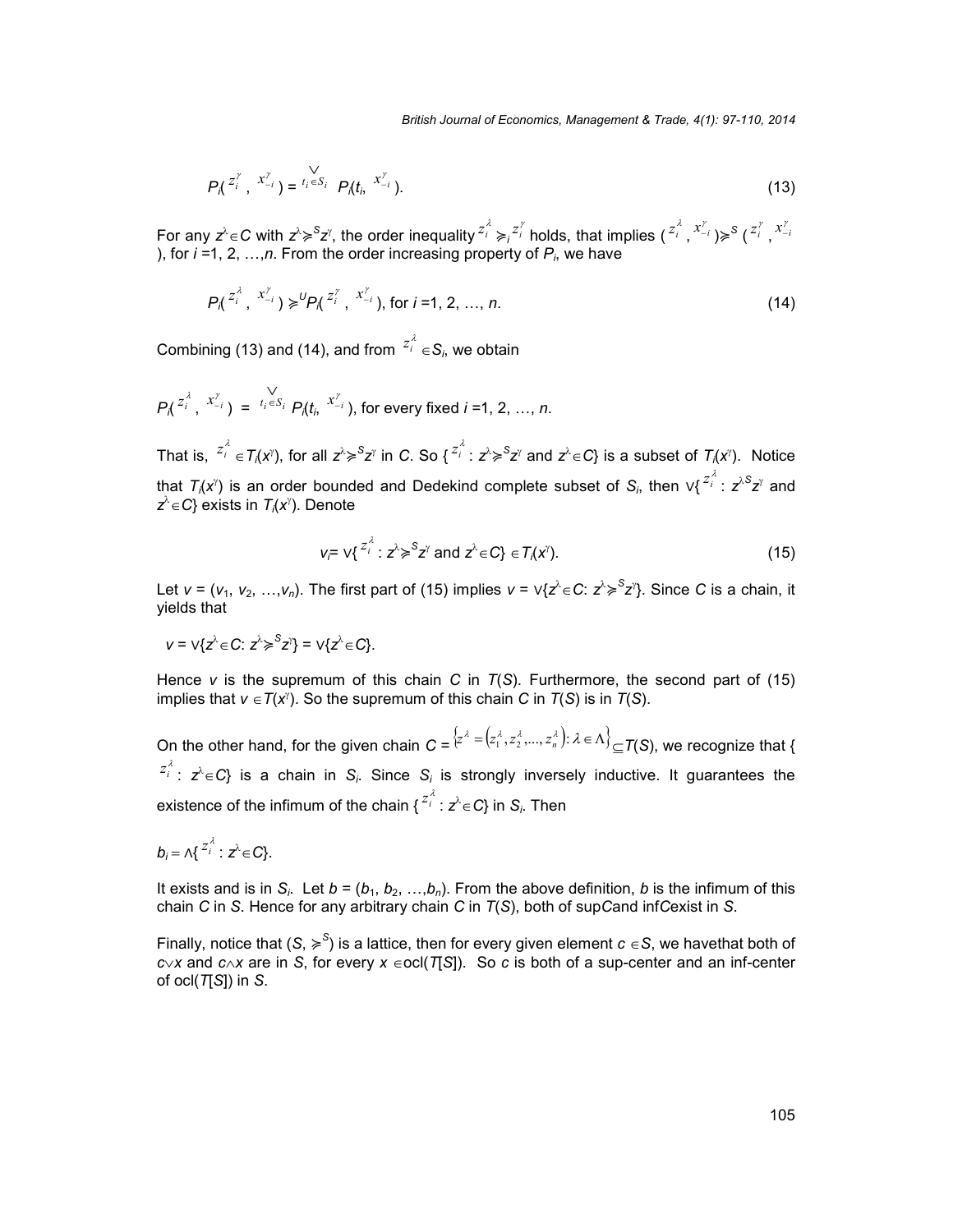Then the mapping *T*: *SS*satisfies all conditions of the fixed point theorem 2.12 [5]. Hence *T* has a fixed point  $\bar{x} = (\bar{x}_1, \bar{x}_2, ..., \bar{x}_n)$  with  $\bar{x} \in \mathcal{T}(\bar{x})$ . It implies  $\bar{x}_i \in \mathcal{T}_i(\bar{x})$ ; that is,  $P\left(\frac{\overline{x}}{i}, \frac{\overline{x}}{i}\right) = \frac{i}{i} \in S_i$   $P\left(\frac{t_i}{i}, \frac{\overline{x}}{i}\right)$ , for  $i = 1, 2$ *<sup>P</sup>i*( *<sup>i</sup> <sup>t</sup>* , *<sup>i</sup> <sup>x</sup>* ), for *i =*1, 2, …, *n*.

It is equivalent to

$$
P_{\Lambda}{}^{t_i}, \overline{x}_{-i} \supseteq \stackrel{\jmath}{\leftarrow}{}^U P_{\Lambda}{}^{\overline{x}_i}, \overline{x}_{-i} \text{), for all } t_i \in S_i,
$$

for every *i* =1, 2, …, *n*. This shows that  $\overline{X}=(\overline{x}_1,\overline{x}_2,...,\overline{x}_{i-1},\overline{x}_i,\overline{x}_{i+1},...,\overline{x}_n)$  is a generalized Nash equilibrium of this game.

Furthermore, from Theorem 2.12 [11], the mapping*T* has minimal and maximal fixed points. From the above argument, which are the minimal and maximal (with respect to the product lattice order≽ *S* ) generalized Nash equilibria for this game*.* This completes the proof of the theorem.

#### **Remarks on Theorem 3.4:**

- 1. The order increasing property (condition 1) describes that at higher order selection of strategies, every player will receive better utility.
- 2. Condition 2 indicates that for any given player, with any fixed strategies for other players, the set of his or her possible payoffs is an order bounded and Dedekind complete subset of( $U$ ,  $\geq$ <sup>U</sup>), which has both of the greatest (max) and the smallest (min) elements.
- 3. The order increasing property (condition 1) also implies that if  $\bar{x} = (\bar{x}_1, \bar{x}_2, ..., \bar{x}_n)$  is a generalized Nash equilibrium of this game, then for any given player *i*, as other players select their strategies  $^{\overline{x}_{-i}}$  , then the following stability of the utility for player *i* holds:

$$
P_{\lambda}^{t_i}, \overline{x}_{-i}) = P_{\lambda}^{t_i}, \overline{x}_{-i}, \text{ for all } t_i \in S_i \text{ with } t_i \geq i \overline{x}_i.
$$

- 4. In the proof of the order compactness, the conditions that the chain *C* in *T*(*S*) has a supremum or has an infmum in *S* are not used.
- 5. If all strategy sets  $S_1$ ,  $S_2$ ,..., $S_n$  are complete lattices with the total or linear order, then Condition 4 in Theorem 3.4can be reduced by Condition 1; and therefore, it can be removed from the hypothesis.
- 6. If the outcome space  $(U, \geq^U)$  is the real number set ( $\circ$ ,  $\geq$ ) with the ordinal order, then the Condition 2 can be replaced by:

For any fixed  $x_{i} \in S_{i}$ ,  $P_{i}(S_{i}, x_{i})$  is a bounded and closed subset of.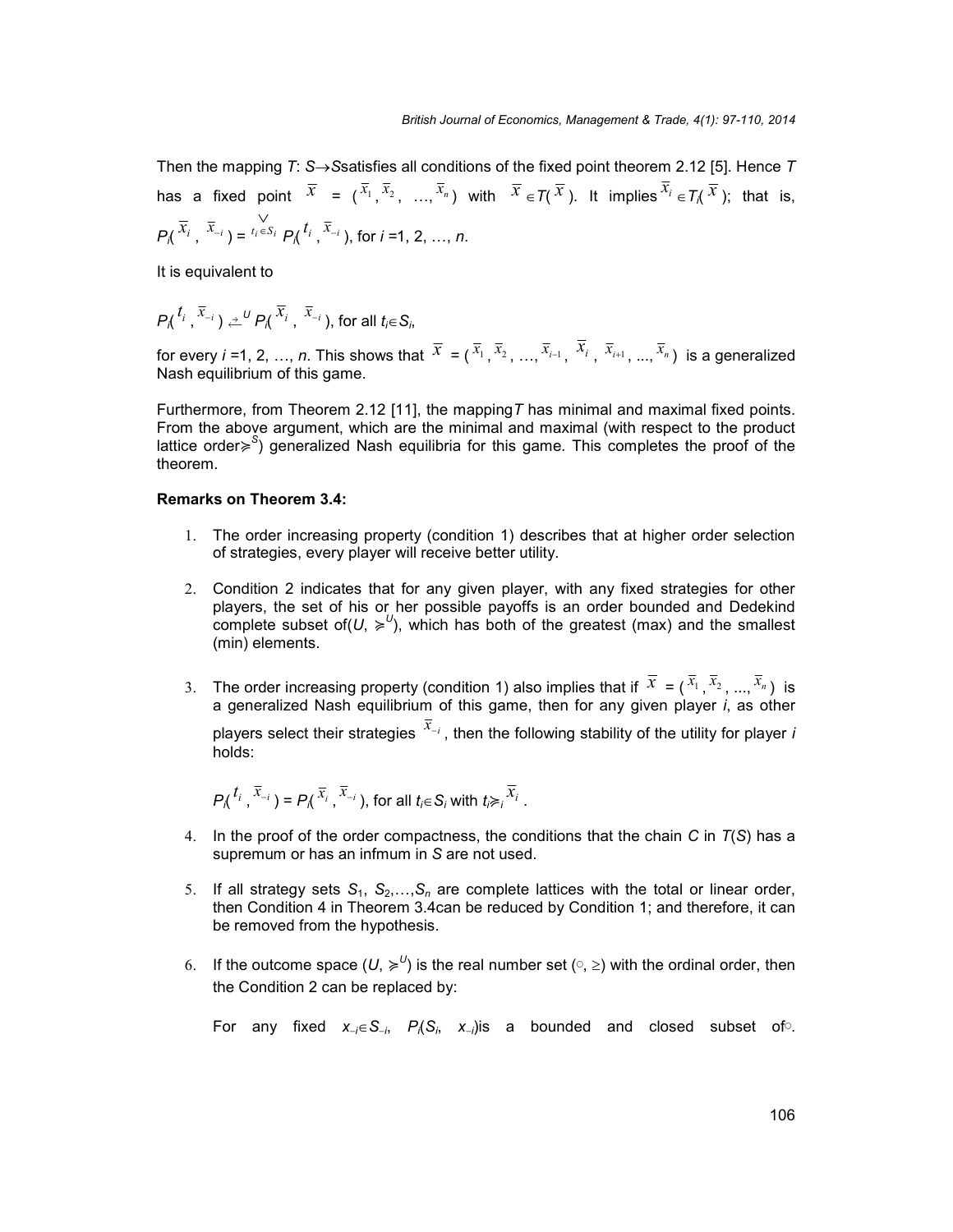7. If the outcome space  $(U, \geq^U)$  is the real number set ( $\circ$ ,  $\geq$ ) with the ordinal order, then this game automatically turns to be a quantum game. Hence the nonmonetizednoncooperative games are immediately generalized quantum noncooperative games, and the generalized Nash equilibria extended the Nash equilibria in quantum noncooperative games.

## **4. NONMONETIZED NONCOOPERATIVE GAMES ON BANACH LATTICES**

In game theory, there are some very popular cases where the strategy sets are Banach lattices on which except the lattice orders, there are complete norms and algebraic structures. These can be considered as special cases of Definition 3.1. Based on the popularity and the importance of such games, it is worth to examine their properties in this section. For the reader's convenience, we recall some concepts and properties of Banach lattices here (For more details, see [13]).

A Banach space *X* equipped with a lattice order *<sup>X</sup>* is called a Banach lattice, which is written as  $(X; X)$ , if the following properties hold:

- 1.  $x \times y$  implies  $x + z \times y + z$ , for all  $x, y, z \in X$ .
- 2. *x* <sup>*X*</sup><sub>y</sub> implies  $\alpha x$  <sup>*X*</sup> $\alpha y$ , for all *x*,  $y \in X$  and  $\alpha \ge 0$ .
- 3.  $|x| \quad x|y|$  implies  $||x|| \ge ||y||$ , for every *x*, *y*∈*X*.

Where, as usual, the origin of *X* is denoted by 0 and  $x^+ = x \vee 0$ ,  $x^- = (-x) \vee 0$  and  $|x| = x^+ \vee x^-$ , for all  $x \in X$ , and  $|| \cdot ||$  denotes the norm of the Banach space X.

**Theorem 1.10 [11]**.*Let P be a closed and bounded ball in a reflexive lattice ordered Banach* spaceX, and assume that||x<sup>+</sup>|| = ||sup{0, x}||≤||x||holds for allx∈X. Then every increasing *mappingF*: *P* 2 *P* , *whose values are nonempty and weakly sequentially closed*, *has a fixed point*.

Let  $(X;$   $X$ <sup>2</sup>) be a Banach lattice. It is known that  $|||X||| = ||X||$ , for every  $x \in X$ . So from Property 3 of Banach lattices, it implies that, for all  $x \in X$ ,  $||x^*|| \leq |||x||| = ||x||$ . Then the following theorem is an immediately consequence of Theorem 1.10 [11], which will be used in this section.

**Theorem 4.1**.*Let P be a closed and bounded ball in a reflexive Banach lattice* (*X*; *<sup>X</sup>* ). *Then every increasing mapping F*: *P* 2 *P* \{}, *whose values are nonempty and weakly sequentially closed*, *has a fixed point*.

Similarly tothe results in Lemma 3.3,we have

**Lemma 4.2**.*Let n be a fixed positive integer greater than* 1. *For everyi*= 1, 2, …,*n*, *let* (*Xi*, ≽*i*) *be a reflexive Banach lattice equipped with the lattice order*≽*iand with norm <sup>i</sup>*. *LetX* = *X*1*X*2… *Xnbe the Cartesian product space ofX*1, *X*2,…, *Xnand let*≽ *<sup>X</sup>be the coordinate partial order on X induced by the lattice orders* ≽*i*. *Define the maximum normXonX as follows*:

 $||x||_X = \text{Max} {||x_1||_1, ||x_2||_2, ..., ||x_n||_0}$ , for anyx $\in$ Xwithx = (x<sub>1</sub>, x<sub>2</sub>, …, x<sub>n</sub>).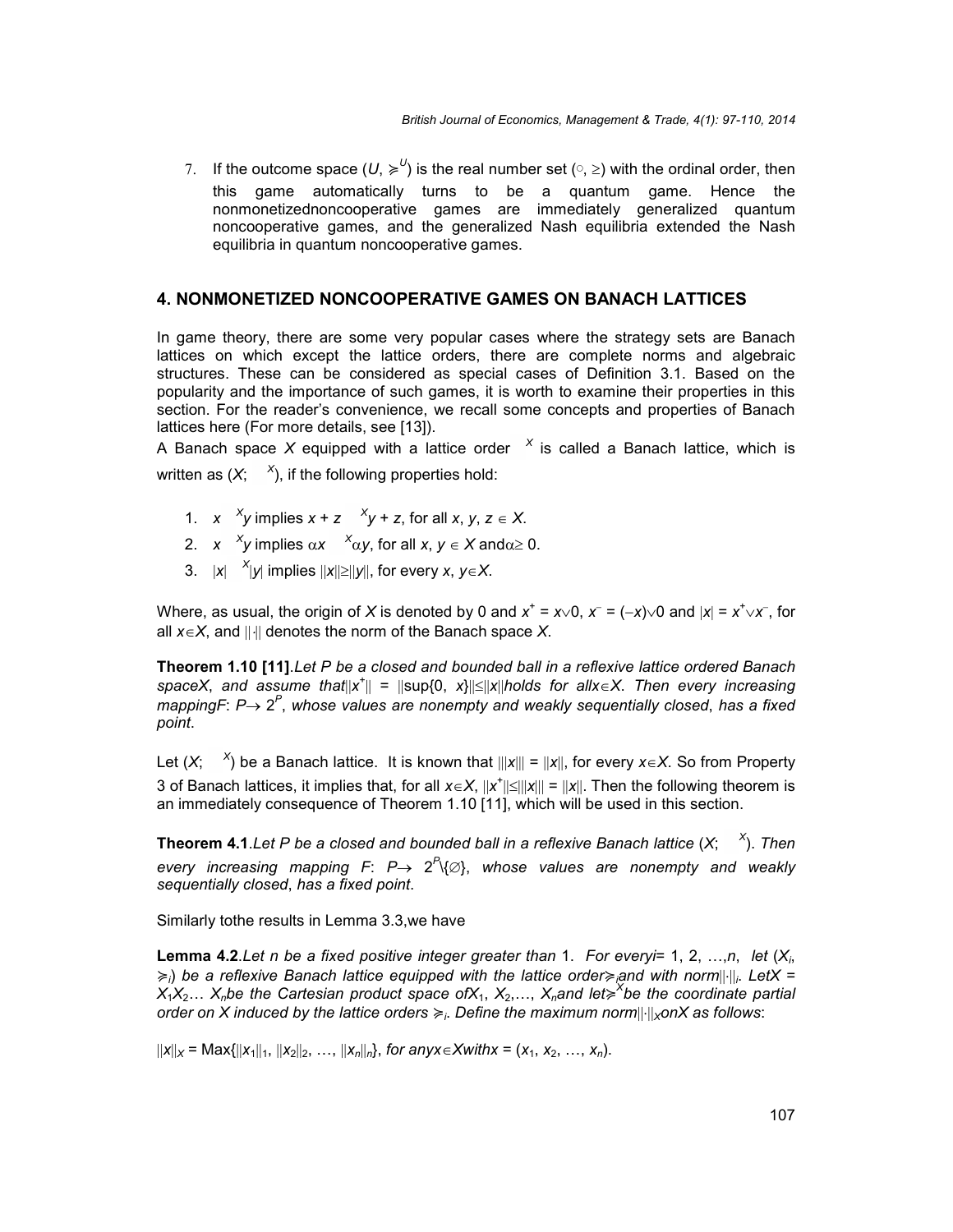*Then* (*X*, ≽ *X* ) *is also a reflexive Banach lattice equipped with the lattice order*≽ *<sup>X</sup>and with*  $norm||.||_X$ .

*Furthermore*, *for everyi*= 1, 2, …,*n*, *letSibe a closed ball inXiwith center at its origin and with radius d*, *for some positive numberd*. *Then SS*1*S*2… *Snis the closed ball in X with center at the origin of X and with the same radiusd*.

**Proof**. The proof is straight forward and is omitted here.

**Theorem 4.3**. For every i = 1, 2, ..., n, let  $(X_i, \geq i)$  be a reflexive Banach lattice. Suppose that, in an n-person nonmonetizednoncooperative game  $\Gamma = (N, S, P, U)$ , for every player i, his or her strategy set is a closed ball in  $(X_i, \geq i): S_i = \{x_i \in X_i: ||x_i||_i \leq d\}$ , for some fixed d > 0. If, for every player  $i = 1, 2, ..., n$ , his or her utility fuction  $P_i$  satisfies conditions 1, 2, 4 in Theorem 3.4 and the following condition:

3. For any fixed  $x_{-i} \in S_{-i}$ , and for any  $u \in P_i(S_i, x_{-i})$ , the inverse image{ $z_i \in S_i$ :  $P_i(z_i, x_{-i})$  $=$  u} is (topologically) closed, order bounded and Dedekind complete subset of  $S_i$ .

Then this nonmonetizednoncooperative game  $\Gamma$  has a generalized Nash equilibrium.

**Proof.** In fact, let *T*be the mapping defined in the proof of Theorem 3.4, where it has been proved that *T* is order increasing. Since every bounded closed subset of a reflexive Banach space is weakly compact, the topological closedness in Condition  $3'$  of this theorem implies that *T* has weakly sequentially closed values. Then this theorem immediately follows from Theorem 4.1.

## **5. CONCLUSION**

We believe that the equilibrium problems with non-real valued utilities are important. That is because if the preference relation on an alternative set *U* for a gameis just a partial orders on *U*, which may not be a totally ordering, then, under such a preference relation, two elements in the alternative set *U* may not be comparable to tell which one is better than other one; and therefore, the preference relation cannot be represented by a real utility function. We consider the following example.

*Apple-Pear Example* (See [13]). Suppose that in a box there are 100 apples and 100 pears. Let *U* be the collection of all possible selections (subsets) of fruits from this box. Suppose that the taste of apples and the taste of pears for a decision maker are not comparable. Denote an arbitrary element in *U* by (*x*, *y*), where *x*, *y* are the numbers of apples and pears in this outcome, respectively. Then the non-comparable tastes preference relation  $\geq 0$  on U is defined by

 $(x_1, y_1)$   $(x_2, y_2)$  if and only if  $x_1 \ge x_2$  and  $y_1 \ge y_2$ , for all  $(x_1, y_1)$ ,  $(x_2, y_2) \in U$ .

This preference relation on *U* is not rational (complete). It is a partial order on *U*. Therefore, it is worth to investigating some games with the range of utilities equipped with a partially rational preference relation ordering.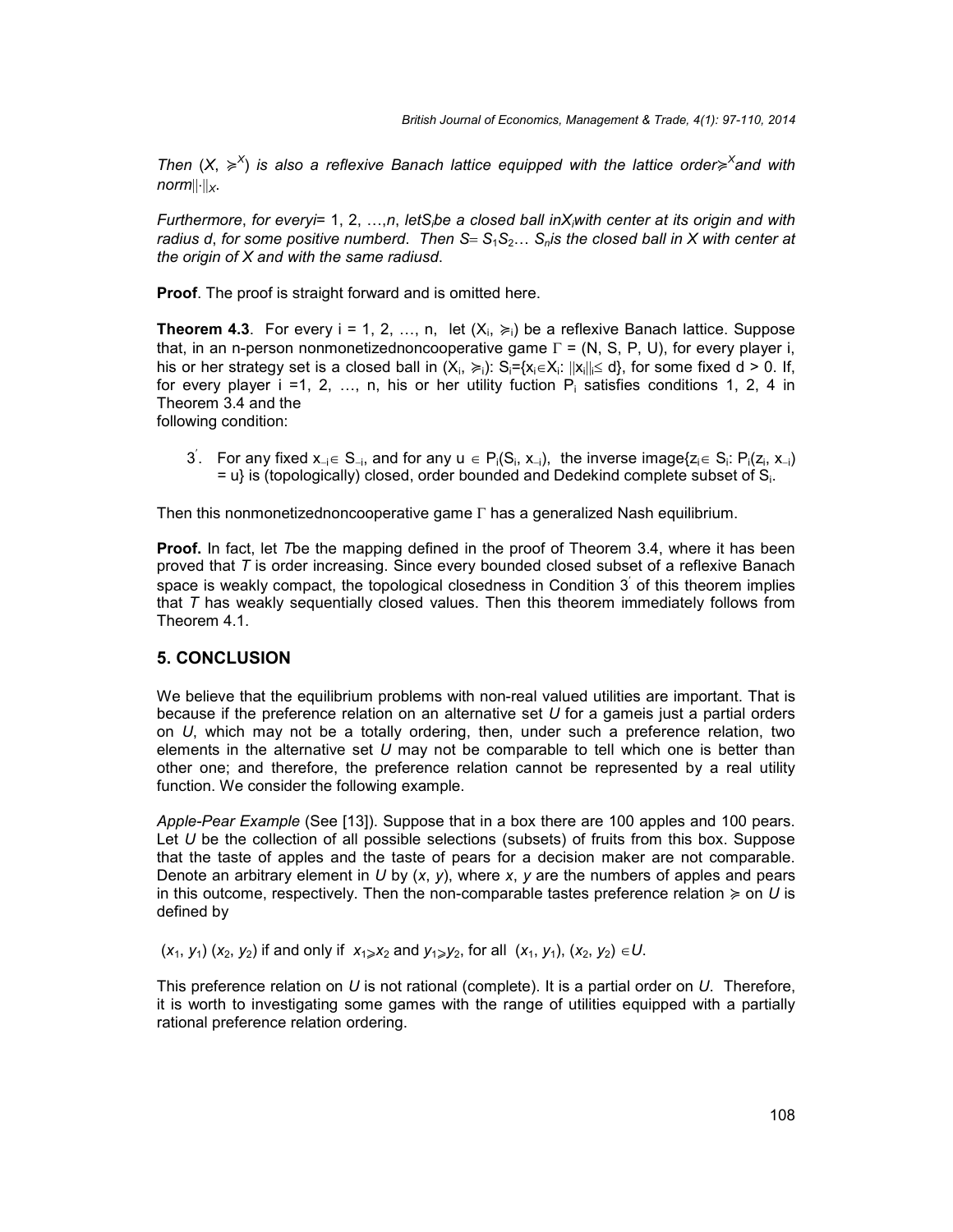For deeply understanding the concept of generalized Nash equilibrium,we provide a concrete example of nonmonetizednoncooperative gamesbelow.

**Example 5.1 [12]**.(the extended prisoner's dilemma – complicated version). Two suspects, designated Suspect 1 and Suspect 2, are held in separate cells without any means of communicating with each other. There are two crimes (I and II) for which these suspects are being held. There is enough evidence to convict each of them of minor offenses related to crimes I and II, but not enough evidence to convict either of them of the principal crimes I or II unless one of them acts as an informant against the other ("finks") for major crime I or II.

If they both stay quiet for both crime I and crime II, then each will be convicted of both minor offenses, and will spend one year in prison for crime I and fined \$10 for crime II. If only one finks for crime I and both stay quiet for crime II, then the informant will not be charged for crime I but will be fined \$10 for crime II, and the informant will testify against the other suspect, who will be convicted of the principal offense for crime I resulting in a three-year prison sentence and also be fined \$20 for crime II. If they both stay quiet for crime I and only one of them finks for crime II, then the informant will not be charged for crime II but will spend one year in prison for crime I, and the informant will testify against the other suspect, who will be convicted of the principal offense for crime II resulting in a \$30 fine and also sentenced to two years in prison for crime I. If both suspects fink for both crimes I and II, then each will spend two years in prison for crime I and be fined \$20 for crime II.

Every suspect has the following four possible strategies:

QQ, QF, FQ, FF.

The possible outcomes (payoffs) for this game can be described by the following table:

| QQ | 0F | FQ                                                                                                      | FF. |
|----|----|---------------------------------------------------------------------------------------------------------|-----|
|    |    | QQ $(-1, -10)$ , $(-1, -10)$ $(-2, -30)$ , $(-1, 0)$ $(-3, -20)$ , $(0, -10)$ $(-3, -30)$ , $(0, 0)$    |     |
|    |    | $QF$ $(-1, 0), (-2, -30)$ $(-2, -20), (-2, -20)$ $(-3, -10), (-1, -30)$ $(-3, -20), (-1, -20)$          |     |
|    |    | FQ $(0, -10), (-3, -20)$ $(-1, -30), (-3, -10)$ $(-2, -20), (-2, -20)$ $(-3, -30), (-2, -10)$           |     |
|    |    | FF $(0, 0)$ , $(-3, -30)$ $(-1, -20)$ , $(-3, -20)$ $(-2, -10)$ , $(-3, -30)$ $(-2, -20)$ , $(-2, -20)$ |     |
|    |    |                                                                                                         |     |

We see that the action (strategy) profile (FF, FF) is a generalized Nash equilibrium of this game.

#### **ACKNOWLEDGEMENTS**

The authors are grateful for the anonymous reviewers for their valuable suggestions, which really improved the presentation of this paper.

#### **COMPETING INTERESTS**

Authors have declared that no competing interests exist.